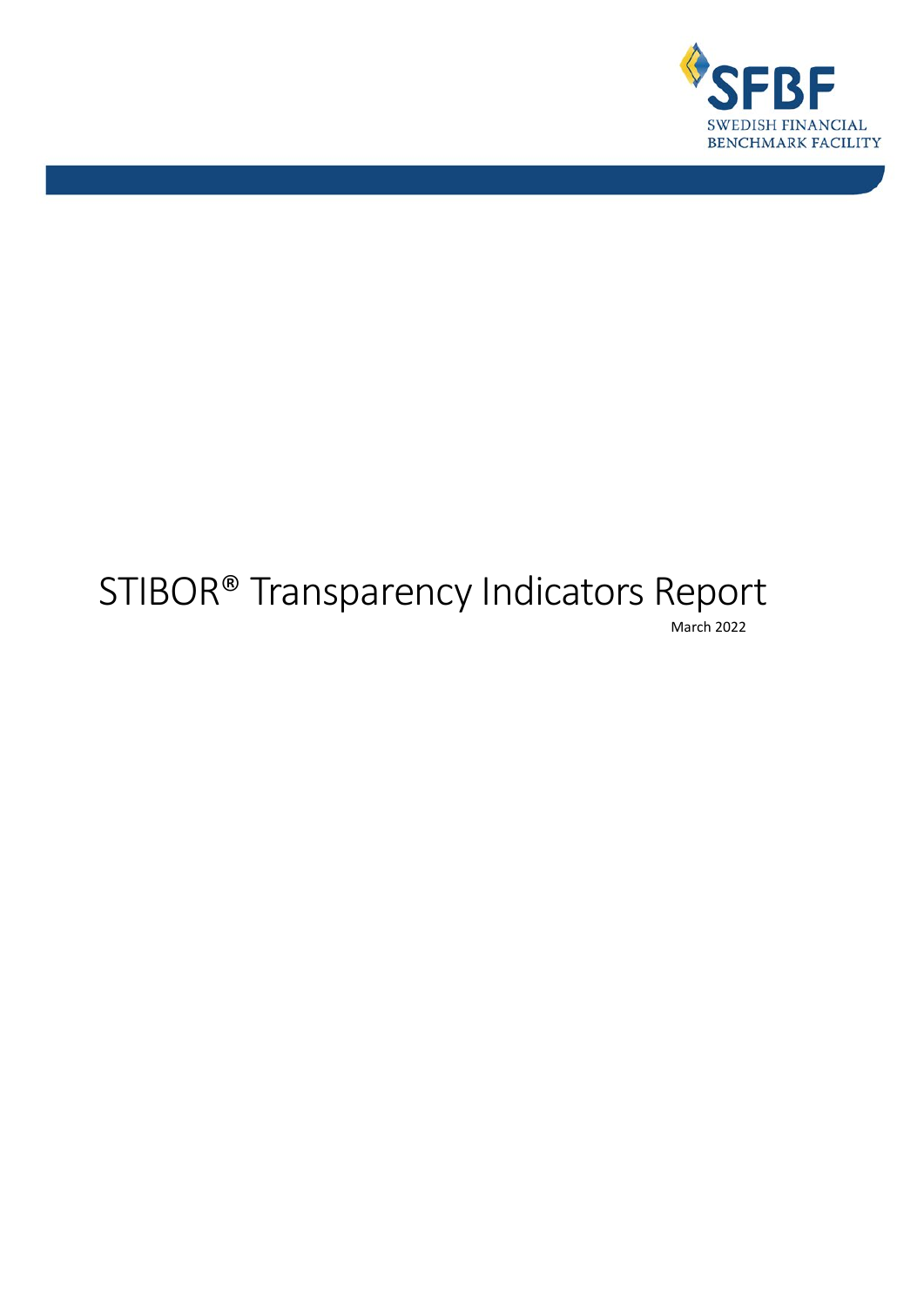

#### **Contents**

#### Disclaimer

Information within this document is provided for transparency and informational purposes only by the Swedish Financial Benchmark Facility, all rights reserved. The information is provided unaudited and for illustration purposes only. The document is not and should not be interpreted as or relied upon as financial, investment, legal, regulatory or any other form of advice, recommendation or assurance. The information provided within this report may not for any purposes be used as a benchmark.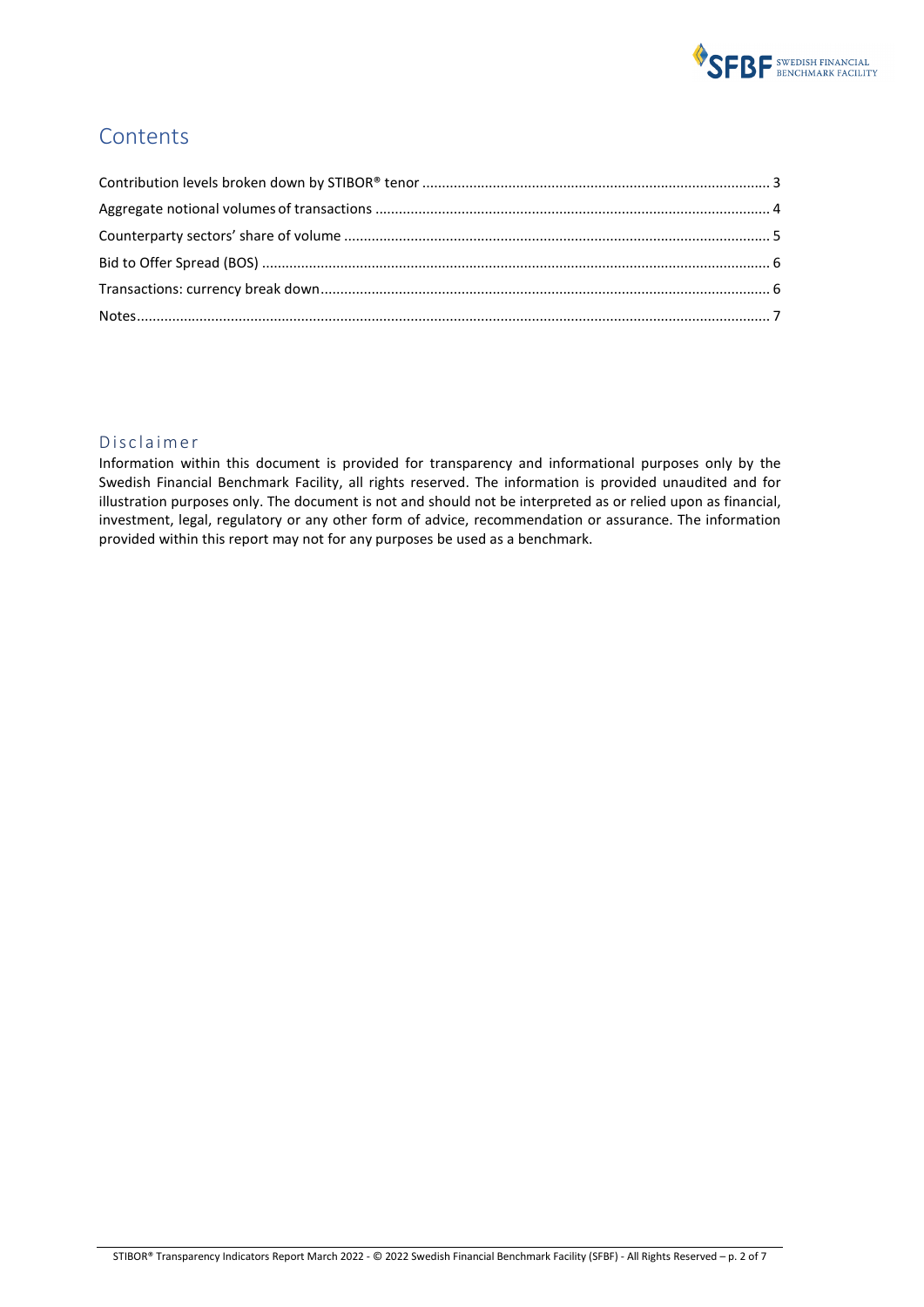

<span id="page-2-1"></span>

# <span id="page-2-0"></span>Contribution levels broken down by STIBOR tenor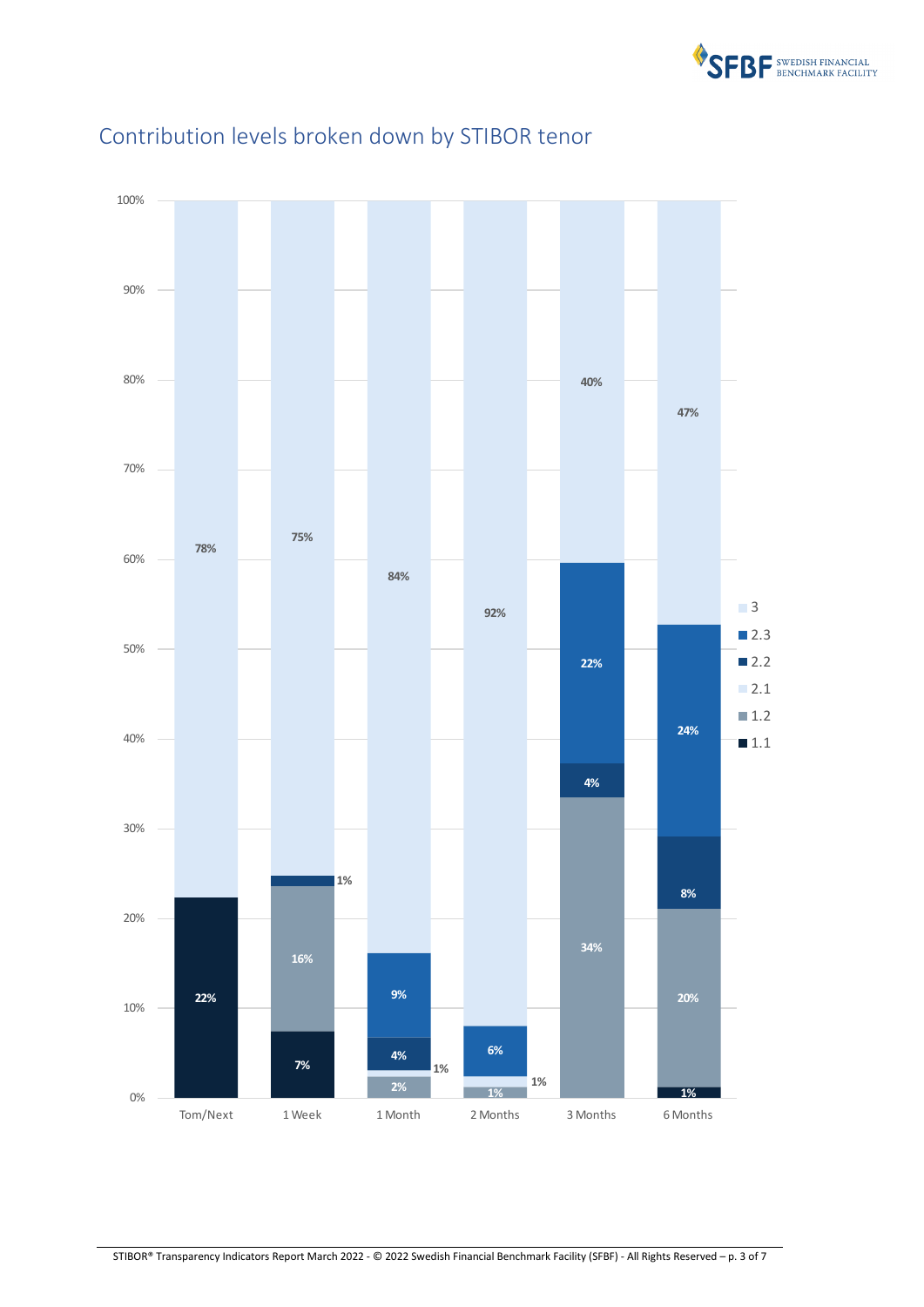

## Aggregate notional volumes of transactions

Aggregate notional volumes in mSEK<sup>[1](#page-3-0)</sup> of transactions used in the determination of STIBOR® (Level 1.1, 1.2 and Level 2.2). Total transactional volume during the period was 566 361 mSEK.



<span id="page-3-0"></span><sup>&</sup>lt;sup>1</sup> Transaction in foreign currency is converted to SEK (EUR, GBP and USD).

STIBOR® Transparency Indicators Report March 2022 - © 2022 Swedish Financial Benchmark Facility (SFBF) - All Rights Reserved – p. 4 of 7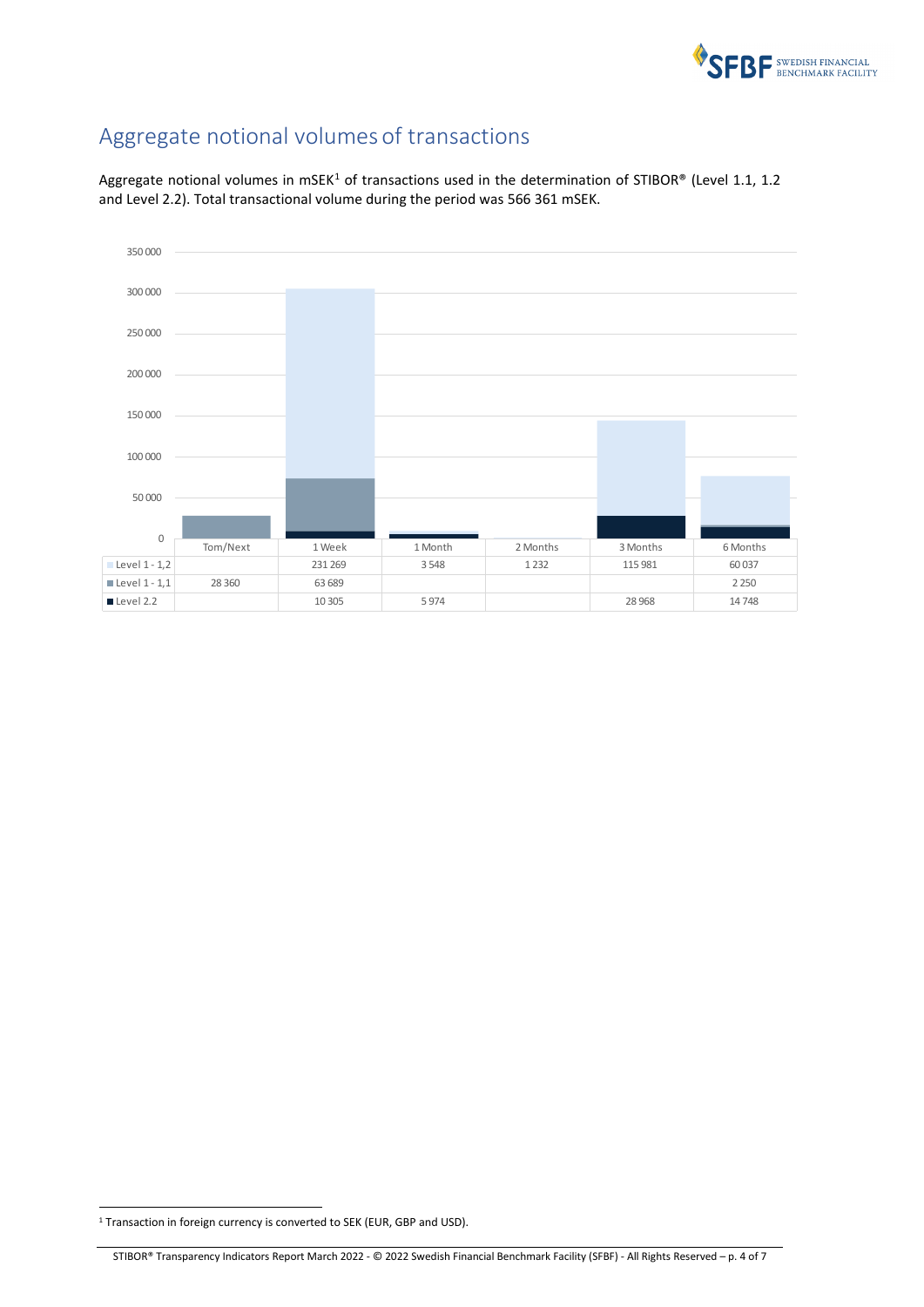

### <span id="page-4-0"></span>Counterparty sectors' share of volume

The counterparty sectors' share of volume<sup>[2](#page-4-1)</sup> (%) used in the determination of STIBOR (Level 1.1., 1.2 and Level 2.2), broken down by tenor, during the period. The counterparty classification is based on the definitions of the European System of Accounts (ESA 2010).



<span id="page-4-1"></span><sup>2</sup> Transaction in foreign currency is converted to SEK (EUR, GBP and USD).

STIBOR® Transparency Indicators Report March 2022 - © 2022 Swedish Financial Benchmark Facility (SFBF) - All Rights Reserved – p. 5 of 7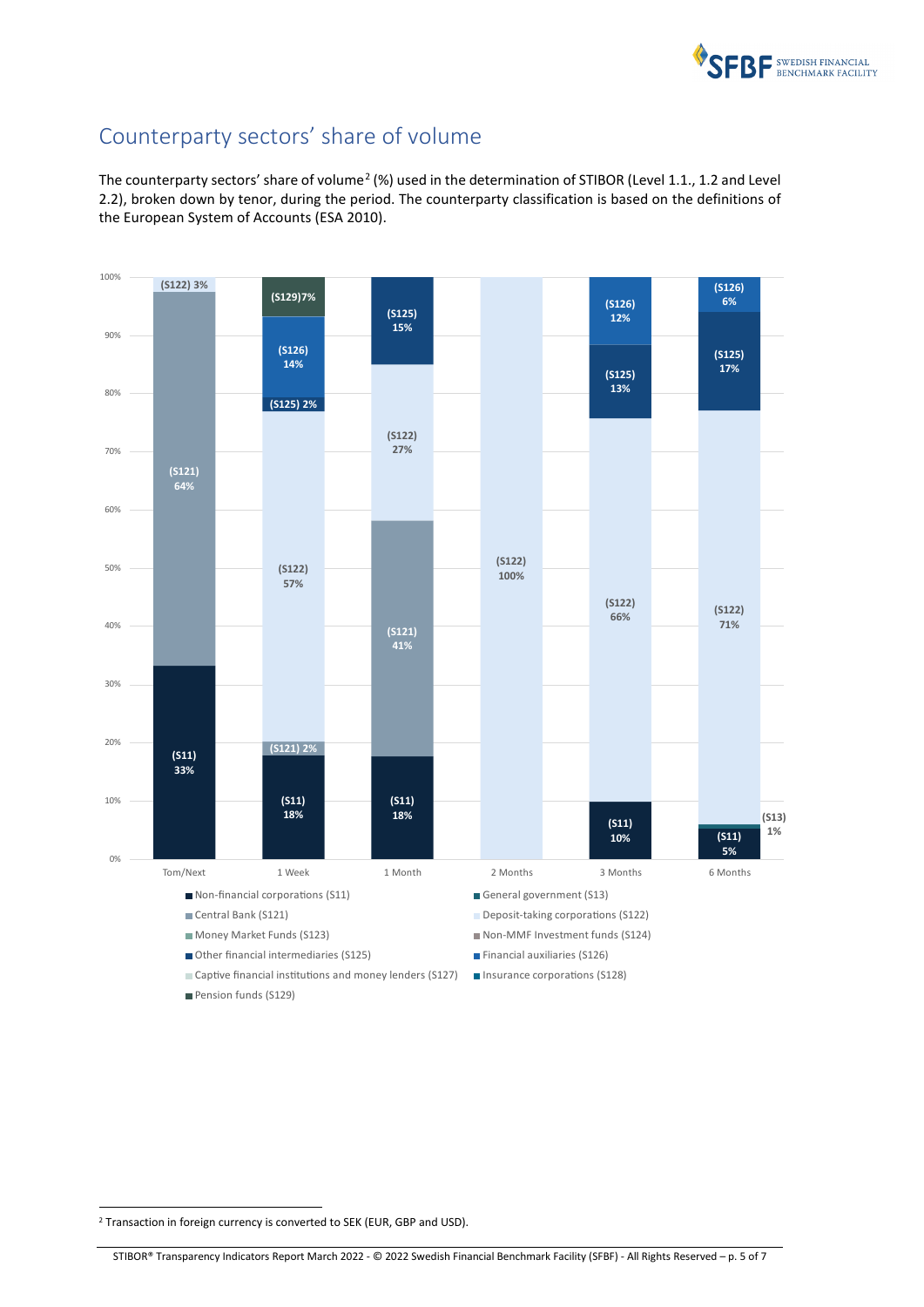

## <span id="page-5-0"></span>Bid to Offer Spread (BOS)

| <b>Period</b> | Number of     | Number of     | % Application of     | % Application of           |
|---------------|---------------|---------------|----------------------|----------------------------|
|               | business days | contributions | <b>BOS by system</b> | <b>BOS by Panel Banks'</b> |
| Mar. 2022     | 23            | 966           | 76%                  | 24%                        |

## <span id="page-5-1"></span>Transactions: currency break down

Currency denomination broken down by individual STIBOR tenor.